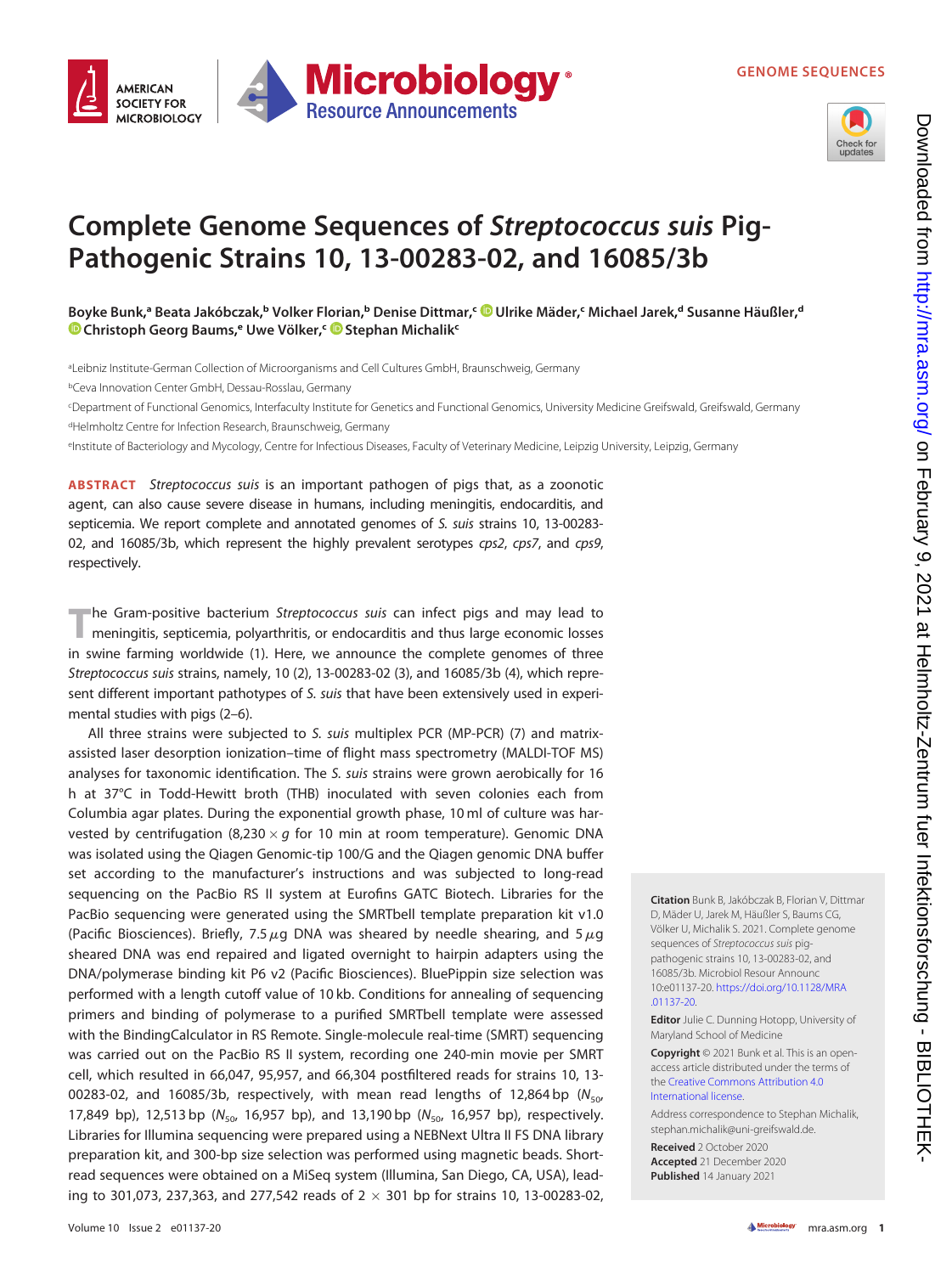## <span id="page-1-0"></span>TABLE 1 Sequencing and annotation results

| Sequencing method or annotation    | Data for S. suis strain: |              |              |
|------------------------------------|--------------------------|--------------|--------------|
|                                    | 10                       | 13-00283-02  | 16085/3b     |
| PacBio sequencing (mapped reads)   |                          |              |              |
| No. of subreads                    | 106,390                  | 130,467      | 103,650      |
| Avg read length (bp)               | 7,960                    | 9,183        | 8,409        |
| Avg quality score                  | 9.8                      | 9.9          | 9.8          |
| Sequencing throughput (bp)         | $8.47E + 08$             | $1.20E + 09$ | $8.72E + 08$ |
| Avg coverage depth $(x)$           | 346                      | 424          | 331          |
| Genome coverage (%)                | 100                      | 100          | 100          |
| SRA accession no.                  | SRR11931227              | SRR11931225  | SRR11931223  |
| Illumina sequencing (mapped reads) |                          |              |              |
| No. of reads                       | 602,146                  | 474,726      | 555,084      |
| Avg read length (bp)               | 301                      | 301          | 301          |
| Avg quality score                  | 35.3                     | 35.0         | 35.2         |
| Sequencing throughput (bp)         | $1.81E + 08$             | $1.43E + 08$ | $1.67E + 08$ |
| Avg coverage depth $(x)$           | 85                       | 63           | 70           |
| Genome coverage (%)                | 100                      | 100          | 99.9988      |
| SRA accession no.                  | SRR11931228              | SRR11931226  | SRR11931224  |
| Prokka v1.14 annotation            |                          |              |              |
| GenBank accession no.              | CP058742                 | CP058741     | CP058740     |
| Genome length (bp)                 | 2,042,887                | 2,182,685    | 2,172,677    |
| No. of rRNAs                       | 12                       | 12           | 12           |
| No. of tRNAs                       | 56                       | 57           | 56           |
| No. of coding sequences            | 1,945                    | 2,099        | 2,069        |
| No. of genes                       | 2,014                    | 2,169        | 2,138        |
| GC content (%)                     | 41.3                     | 41.1         | 41.1         |

and 16085/3b, respectively. Quality control was performed using FastQC [\(https://www](https://www.bioinformatics.babraham.ac.uk/projects/fastqc) [.bioinformatics.babraham.ac.uk/projects/fastqc](https://www.bioinformatics.babraham.ac.uk/projects/fastqc)). Total numbers of 367,120, 333,320, and 343,558 reads were generated for strains 10, 13-00283-02, and 16085/3b, respectively.

Long-read genome assembly was performed with the RS HGAP Assembly 3 protocol v2.3.0, applying a minimum subread length of 500 bp and a minimum polymerase read quality score of 0.8. Chromosomes were fully assembled in all three cases. Additional contigs could be excluded by identifying them as assembly artifacts contained within the chromosomal contig. All chromosomal contigs were circularized, arti ficial redundancies at the ends of the contigs were removed, and the chromosomes were adjusted to *dnaA* as the first gene. Identification of redundancies and *dnaA* was carried out by BLAST, and circularization and rotation were performed using the genomecirculator.jar tool [\(https://github.com/boykebunk/genome](https://github.com/boykebunk/genomefinish)finish). Error correction was performed by mapping the short reads onto long-read assembled genomes using Burrows-Wheeler alignment with BWA v0.6.2 in paired-end mode with default settings ([8](#page-2-6)), with subsequent variant and consensus calling using VarScan v2.3.6 ([9\)](#page-2-7). Genome annotation was based on Prokka v1.14.6 [\(10](#page-2-8)). The sequencing and annotation results are summarized in [Table 1.](#page-1-0) The sequencing summary statistics were generated with SAMtools v1.10 by mapping the raw Illumina reads using Bowtie 2 v2.3.5 and the PacBio subreads using BWA-MEM v0.7.17-r1188 to the final completely assembled genomes.

The fully assembled genomes range from 2,042,887 bp (strain 10) to 2,172,677 bp (strain 16085/3b) to 2,182,685 bp (strain 13-00283-02), with GC contents of 41.1 to 41.3%. The complete and annotated sequences of the pathogenic S, suis strains reported here are a prerequisite for advanced basic research and therapy development.

Data availability. PacBio and Illumina data and the annotated genomes are avail-able under BioProject accession number [PRJNA637499](https://www.ncbi.nlm.nih.gov/bioproject/PRJNA637499) and the accession numbers listed in [Table 1](#page-1-0) .